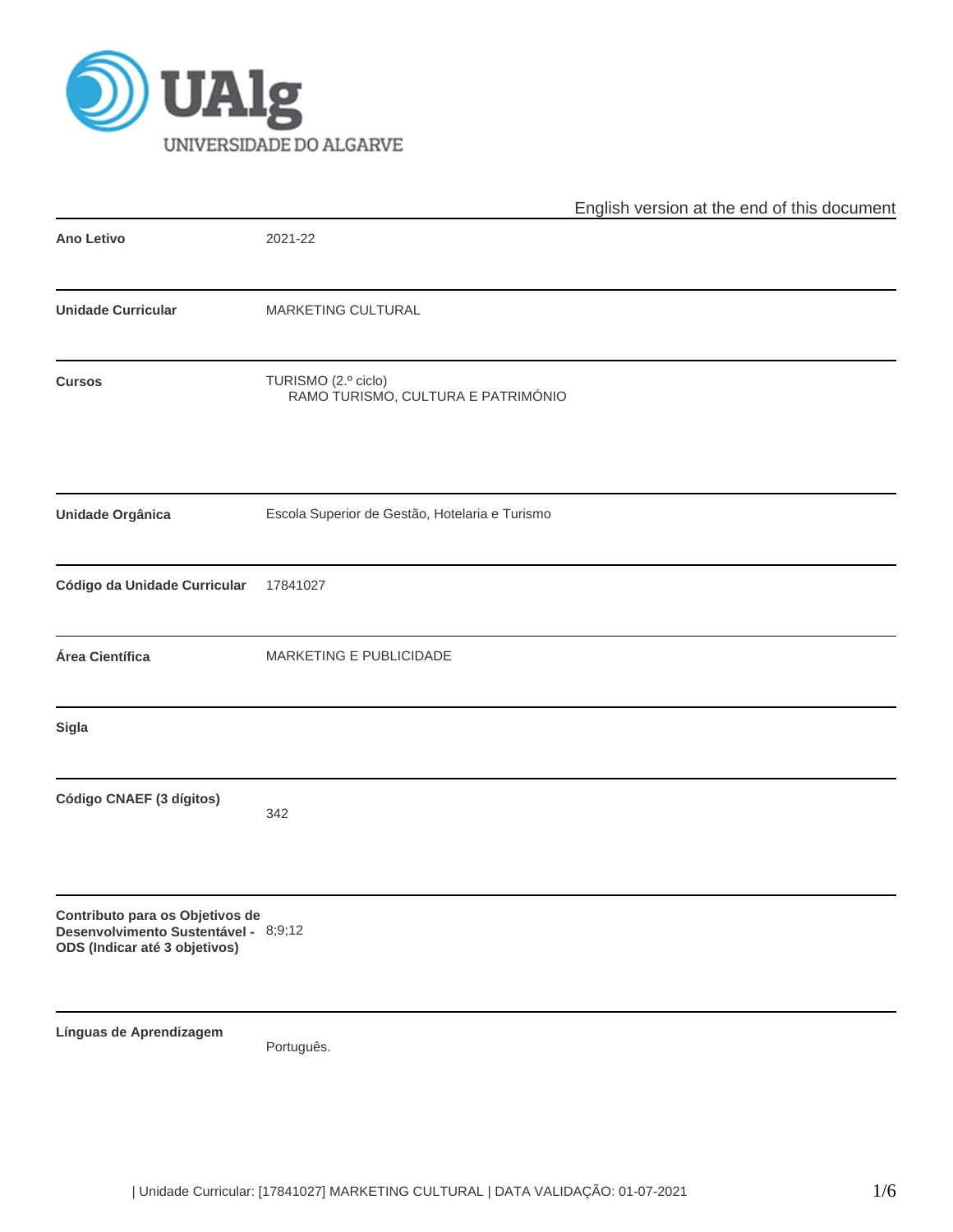

**Modalidade de ensino**

Presencial e/ou à distância.

**Docente Responsável Maria Manuela Martins Guerreiro** 

\* Para turmas lecionadas conjuntamente, apenas é contabilizada a carga horária de uma delas.

| <b>ANO</b> | <b>PERIODO DE FUNCIONAMENTO*</b> | <b>HORAS DE CONTACTO</b> | <b>HORAS TOTAIS DE TRABALHO</b> |  |
|------------|----------------------------------|--------------------------|---------------------------------|--|
|            | ັ                                | 30TP: 5OT                | 140                             |  |

\* A-Anual;S-Semestral;Q-Quadrimestral;T-Trimestral

# **Precedências**

Sem precedências

## **Conhecimentos Prévios recomendados**

Não existem pré-requisitos.

# **Objetivos de aprendizagem (conhecimentos, aptidões e competências)**

Partindo de um conhecimento do contexto e das especificidades que caraterizam a cultura, as empresas e as organizações culturais e os eventos culturais, esta Unidade Curricular visa dotar os estudantes dos conhecimentos adequados ao desenvolvimento de uma abordagem transversal da gestão, com especial enfoque na ótica de marketing. Serão desenvolvidas pelos estudantes as seguintes competências: Compreender as especificidades do sector cultural, dos projetos culturais e dos eventos culturais; Compreender as especificidades do conceito de Marketing no contexto específico do setor cultural, dos projetos culturais e dos eventos culturais; Aprender a desenhar estratégias de marketing para o setor cultural (projetos culturais e eventos culturais); Analisar e refletir sobre estudos de casos reais.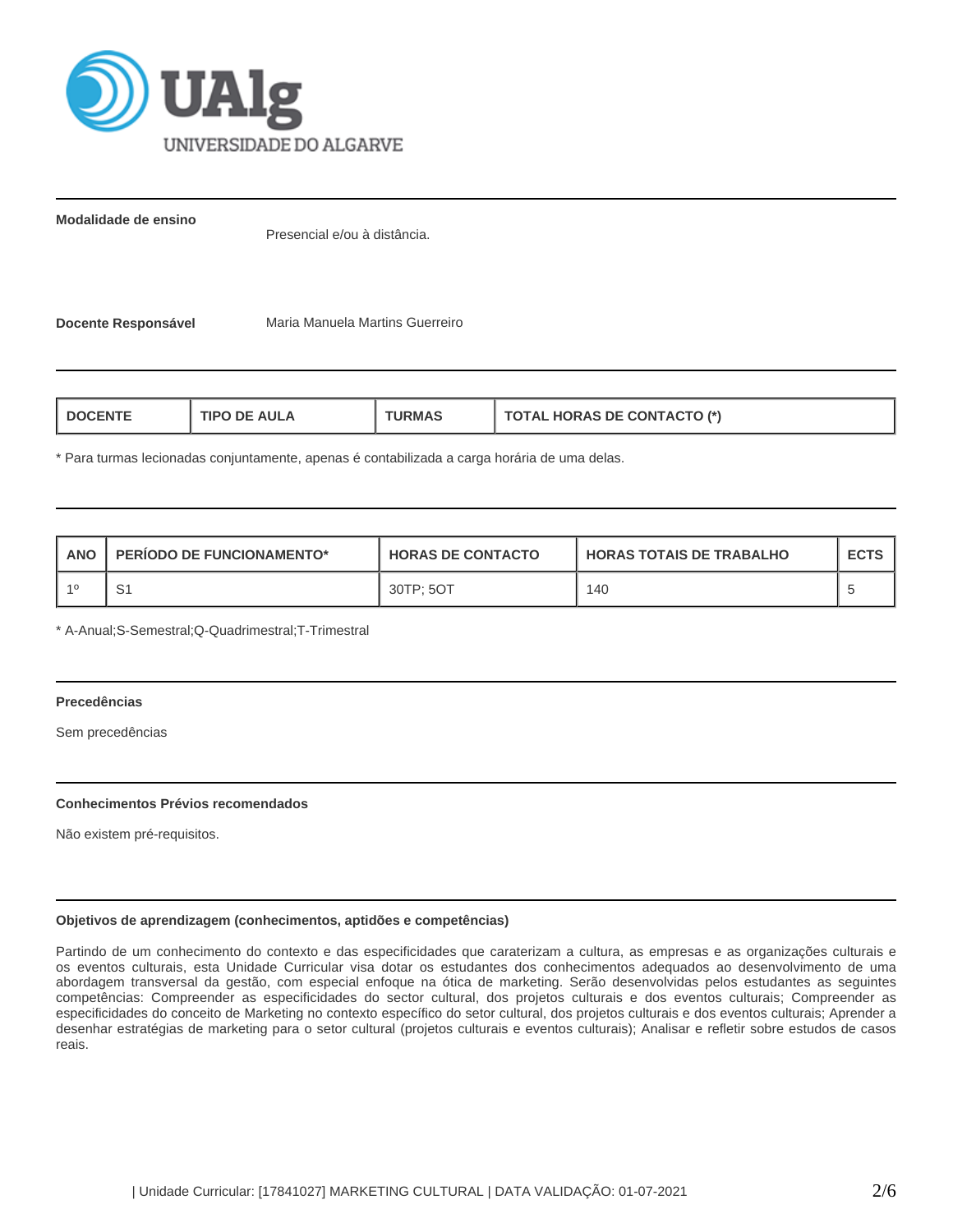

**Conteúdos programáticos**

#### **Gestão para a cultura, as artes e os eventos**

#### **Eventos Culturais e artísticos**

#### **Marketing para a cultura, as artes e os eventos**

Enquadramento conceptual

Processo de Marketing aplicado às artes, à cultura e aos eventos

Perfil e comportamento do consumidor cultural

Processo de segmentação de públicos

Marketing Mix

**Seminários com especialistas**

#### **Metodologias de ensino (avaliação incluída)**

A metodologia proposta privilegia o debate, englobado na exposição dos conteúdos programáticos e os estudos de caso. - Componente de Avaliação por Frequência CAF (peso 100%)

#### **- Prova individual escrita**

a) Ponderação de 60%, caso o aluno opte por realizar trabalho de grupo. Nota mínima de 8 valores.

b) Ponderação de 100%. Nota mínima de 10 valores.

**- Trabalho de grupo** (40%), facultativo e o seu resultado é contabilizado se beneficiar a nota final do aluno.

- O estudante tem de cumprir com o dever de assiduidade, não podendo faltar a mais do que 25% das horas de contacto previstas.

- Dispensa de exame: CAF> = 10 valores

- Na época de exame de época normal, de recurso, especial de conclusão de curso ou melhoria de classificação, o resultado do exame corresponde a 100% da nota da UC.

#### **Bibliografia principal**

Brás, N., Mendes, J., Guerreiro, M., & Sequeira, B. (2018). How do residents experience their own festivals? A qualitative approach to meanings and experiences, In Mair, J. (Eds) Handbook of Festivals, Routledge, 263-272.

Mendes, J., Guerreiro, M. & Valle, P. (2013). Events and Tourism Destination Image . Saarbrücken, Germany: Lambert Academic Publishing.

Tavares, J. (2014). Cultura e Desenvolvimento: Um Guia Para os Decisores. Universidade Nova de Lisboa: Lisboa. Tafesse, W. (2016). Conceptualization of Brand Experience in an Event Marketing Context, Journal of Promotion Management, 22 (1): 34-48.

Vila-López, N. & Rodríguez-Molina, M. (2013). Event-brand transfer in an entertainment service: experiential marketing, Industrial Management & Data Systems, 113 (5), 712-731.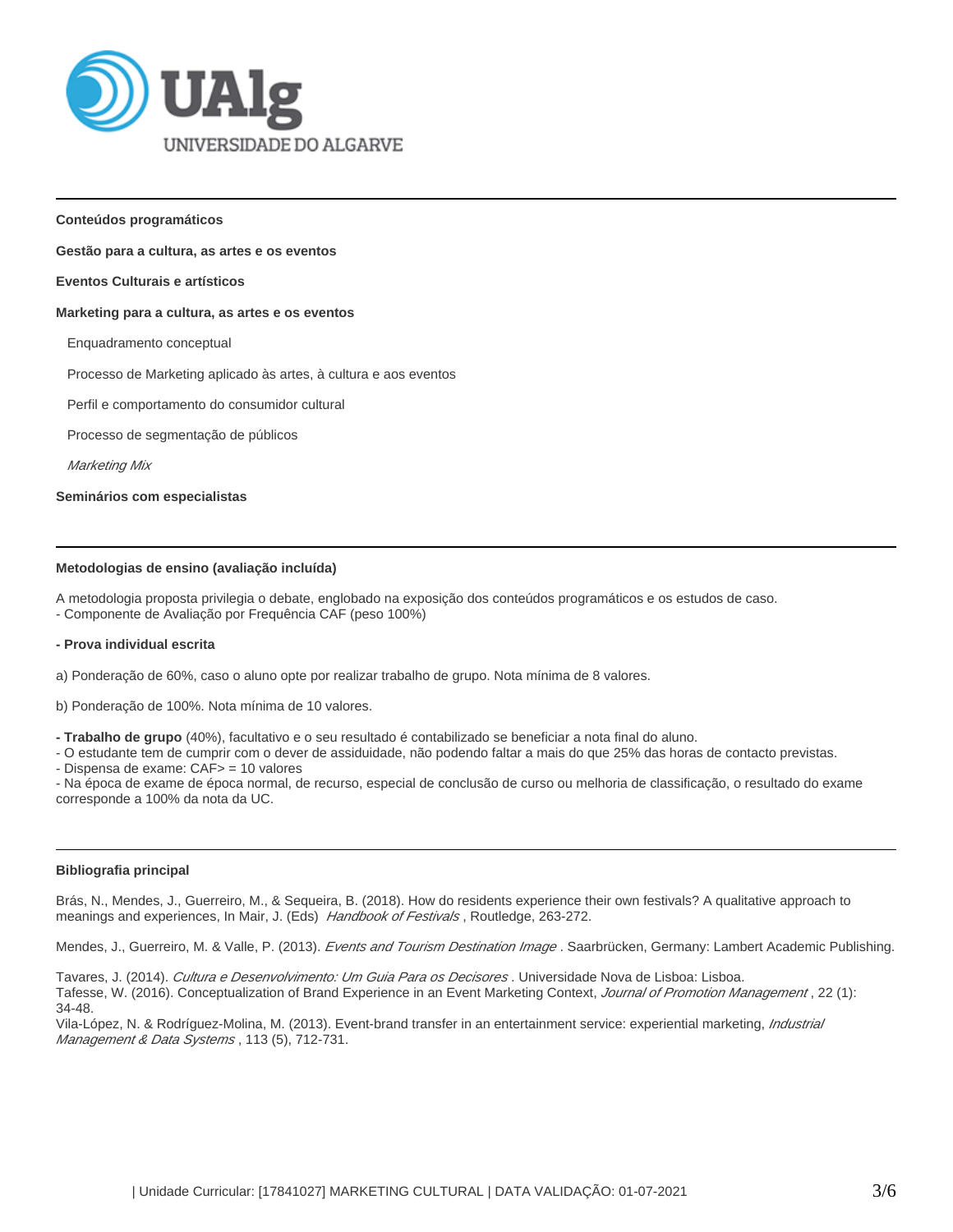

| <b>Academic Year</b>                                                                                   | 2021-22                                                |
|--------------------------------------------------------------------------------------------------------|--------------------------------------------------------|
| <b>Course unit</b>                                                                                     | MARKETING OF CULTURAL PRODUCTS                         |
| <b>Courses</b>                                                                                         | <b>TOURISM</b><br>BRANCH TOURISM, CULTURE AND HERITAGE |
| <b>Faculty / School</b>                                                                                | SCHOOL OF MANAGEMENT, HOSPITALITY AND TOURISM          |
| <b>Main Scientific Area</b>                                                                            |                                                        |
| Acronym                                                                                                |                                                        |
| <b>CNAEF code (3 digits)</b>                                                                           | 342                                                    |
| <b>Contribution to Sustainable</b><br><b>Development Goals - SGD</b><br>(Designate up to 3 objectives) | 8;9;12                                                 |
| Language of instruction                                                                                | Portuguese.                                            |
| <b>Teaching/Learning modality</b>                                                                      |                                                        |

. The learning modality is face-to-face and/or remote.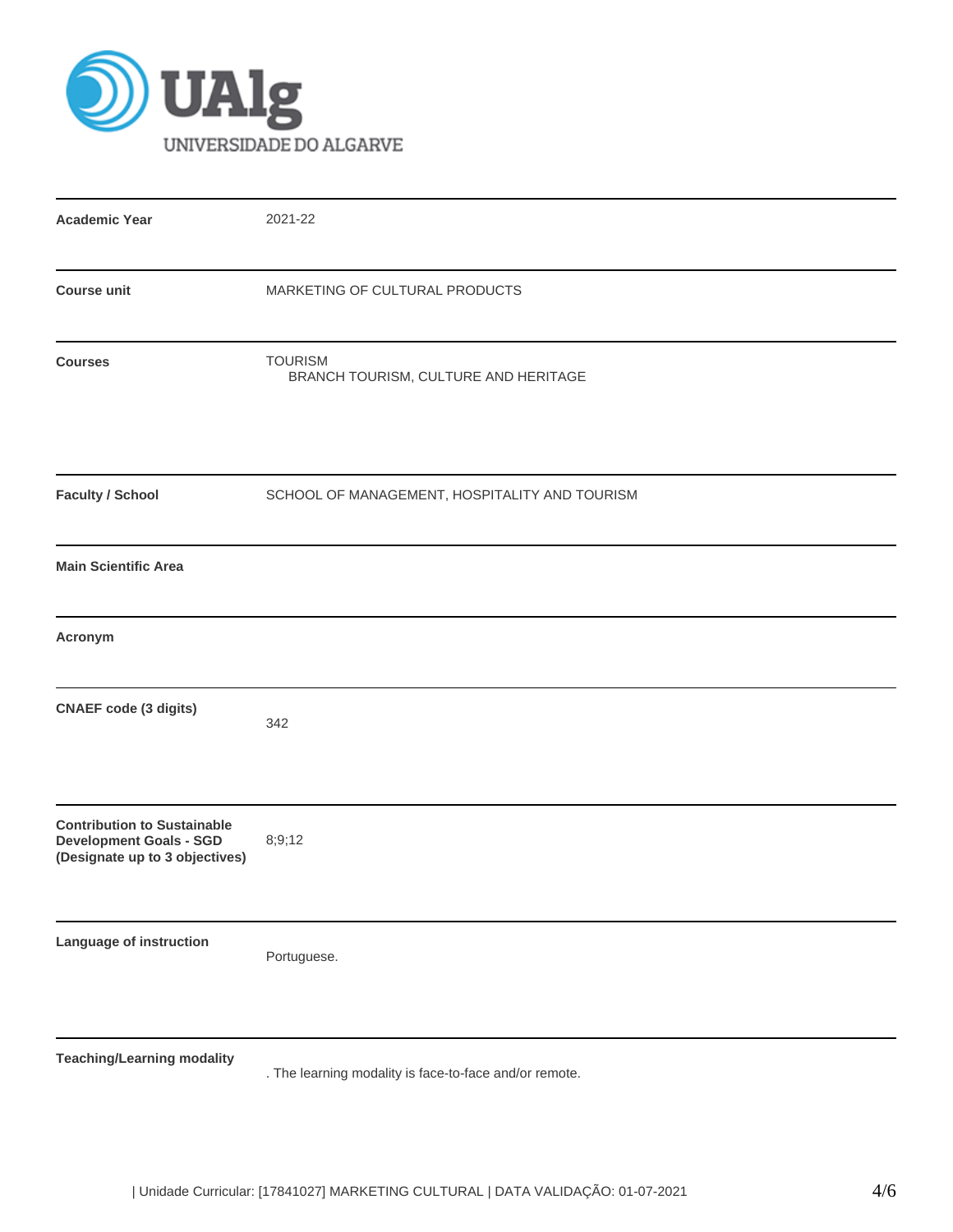

**Coordinating teacher** Maria Manuela Martins Guerreiro

| 020<br>statt<br><b>COLLIN</b><br>- | vpe' |  | ours |
|------------------------------------|------|--|------|
|------------------------------------|------|--|------|

\* For classes taught jointly, it is only accounted the workload of one.

| <b>Contact hours</b>                                                                                                  |  |  |  |     |  |    |   | <b>otal</b> |
|-----------------------------------------------------------------------------------------------------------------------|--|--|--|-----|--|----|---|-------------|
|                                                                                                                       |  |  |  | ll( |  | п. | Π |             |
| Theoretical: TD Theoretical and proctical : DL Dractical and Inhoratorial: TC Eiold Work: S. Sominar: E. Training: OT |  |  |  |     |  |    |   |             |

- Theoretical; TP - Theoretical and practical ; PL - Practical and laboratorial; TC - Field Work; S - Seminar; E - Training; OT Tutorial; O - Other

### **Pre-requisites**

no pre-requisites

## **Prior knowledge and skills**

There are no pre-requirements for the frequency of curricular unit.

# **The students intended learning outcomes (knowledge, skills and competences)**

Starting from a knowledge of the context and specificities that characterized the cultural and artistic sector, the cultural organizations and the cultural events, this course aims at providing a transversal approach to marketing strategies applied to the arts, culture, events and festivals. Will be developed by students the following competencies: Understanding the specificities of the cultural sector, cultural and art projects and cultural events; Understanding the Marketing concept in the specific context of the cultural sector, cultural and art projects and cultural events; To learn how

to develop marketing strategies in the cultural sector (cultural and art projects and cultural events); To develop analytical and critical competences

based on real case studies.

## **Syllabus**

**Management for culture, the arts and events Cultural and artistic events Marketing for culture, the arts and events**  Conceptual framework Marketing process applied to the arts, culture and events Cultural consumer profile and behaviour Audience segmentation process Marketing Mix **Seminars with experts in the fields**